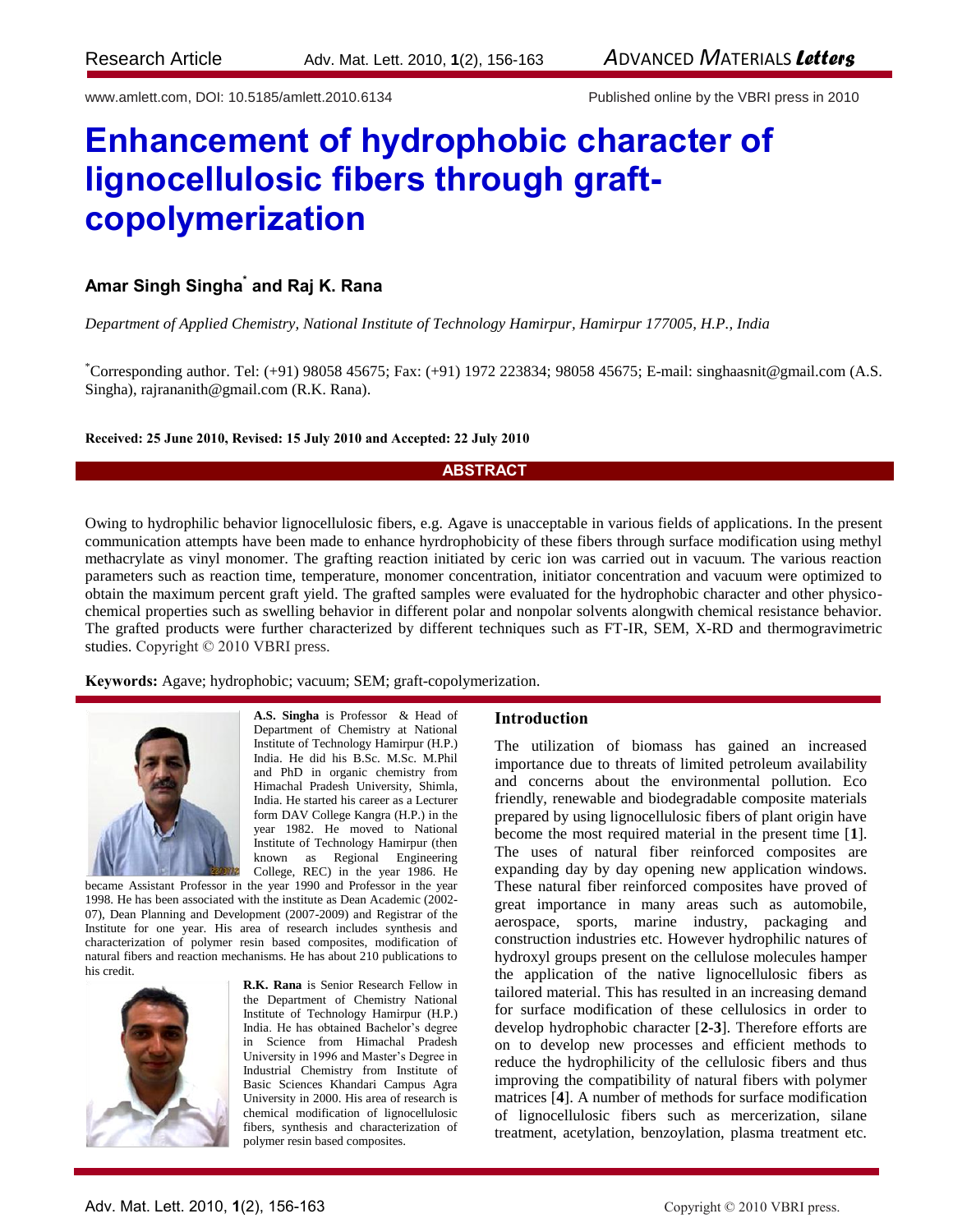have been reported in literature [**5-11**]. Among various methods of surface modification of cellulosic fibers graft copolymerization is an attractive method to impart a variety of functional groups on the polymer backbone.

Grafting of vinyl monomers onto the cellulosic materials provides a potential method for altering the physico-chemical and mechanical properties of the polymer substrates. Depending upon the structure of the grafted monomer the cellulosic materials can be made hydrophobic [**12**], heat resistant [**13**] and resistance to microbial attack [**14**]. The graft copolymerization of vinyl monomers onto lignocellulosic fibers is generally considered to take place in three steps. The first step is the generation of reactive sites on the surface of substrate. Second step is the addition of monomer to the substrate and third step is the propagation of monomer chain on the backbone polymer. Graft copolymerization reactions are generally carried out in aqueous medium. In water the amorphous regions on the cellulosic fiber undergo swelling which result in the easy and rapid diffusion of the monomer radicals onto backbone and hence leads to more grafting efficiency [**15**]. Grafting efficiency can be increased either by pre swelling of cellulosic fibers or by carrying out the grafting reaction in a medium in which cellulosic fibers undergo swelling.

Graft efficiency also depends upon the conditions in which the graft copolymerization reaction is carried out. The role of reaction conditions is very important in determining the percent graft yield as it affects the diffusion of the monomer radicals onto the cellulosic backbone and thus determines the time of completion of the grafting reaction. A large number of studies on graft copolymerization of vinyl monomers onto lignocellulosic fibers under different conditions such as in air, under the influence of microwave radiations and under pressure are available in literature [**16-19**].

In the present communication graft copolymerization of methyl methacrylate onto *Agave americana* fibers was carried out in vacuum. The graft copolymers thus obtained were evaluated for hydrophobic character and other physico-chemical properties such as swelling behavior and chemical resistance. The graft copolymers were then characterized by fourier transform infra red (FT-IR) spectroscopy, scanning electron microscopy (SEM), thermogravimetric analysis (TGA) and X-ray diffraction (X-RD) studies. Agave fibers were obtained from the leaves of wild growing perennial plant belonging to Agavaceae family.

Agave plant has more than 200 species all over the world. *Agave americana* species is native to Himachal Pradesh, a hilly state of Himalayan region and found in large excess in the vicinity of National Institute of Technology Hamirpur. In local language it is called as '*Kyor*' and utilized by people for domestic purposes like making of ropes, bags, mats etc. The present work ensures the commercial utilization of this natural wealth which is of immense importance keeping in mind the day by day depleting petroleum resources and increasing environment threats. The surface modified fibers will be used as reinforcement in place of toxic synthetic fibers in the preparation of biocomposites.

# **Experimental**

# *Materials*

Methyl Methacrylate (MMA) was received from CDH India and was purified by first washing with 5% NaOH and then drying over anhydrous  $Na<sub>2</sub>SO<sub>4</sub>$ . Finally it was subjected to distillation and the middle fraction of distillate was used for the further studies. All other reagents were of analytical grade and were used as received. Ceric ammonium nitrate (CAN) is obtained from Merck chemicals and was used as initiator. Acetone supplied by Rankem laboratories was used for extraction of homopolymer from graft copolymer.

Weighing was performed on digital balance of Shimadzu Libror AEG-220 make. Grafting reaction was carried out in vacuum oven supplied by Sunbeam India. Humidity chamber of Swastika make was used to evaluate the hydrophobic character of graft copolymers.

# *Sample preparation*

Leaves were collected from the Agave plant and immersed in flowing water till outer cuticle, and waxes on the covering layer of leaves were removed. The leaves were then taken out and rubbed gently in order to remove the cementing materials and separating the fiber bundles. The fibers thus obtained were washed with mild detergent to remove impurities involved during extraction of fibers. The fibers were then transferred to hot air oven maintained at 80˚C for 12 hours and finally soxhlet extracted with acetone for 72 hours. The dried fibers were then cut into pieces of length 85-100 mm and 0.5 g of fiber was used as sample in each grafting reaction. Double distilled water was used as solvent during the grafting reaction.

# *Grafting reaction*

Fibers were subjected to preswelling in distilled water for 24 hours before graft copolymerization. Preswelling of fibers activates the reactive sites on the surface and also results in the faster diffusion of the monomer radicals from the reaction medium. After swelling the fiber samples were transferred to the reaction kettle containing 100 ml of distilled water used as solvent in the grafting reaction. A definite amount of CAN and concentrated nitric acid was added to the reaction mixture which was followed by the addition of definite amount of monomer in small fractions with constant stirring. The reaction kettle was placed in vacuum oven maintained at definite temperature for a definite interval of time. On the completion of grafting reaction samples were taken out and homopolymer formed was soxhlet extracted with acetone. The grafted samples were dried in hot air oven at 60˚C and percent graft yield and grafting efficiency was calculated as per following equation (1, 2).

% *Graffing* 
$$
(P_g) = \frac{W_g - W}{W} X
$$
 100 (1)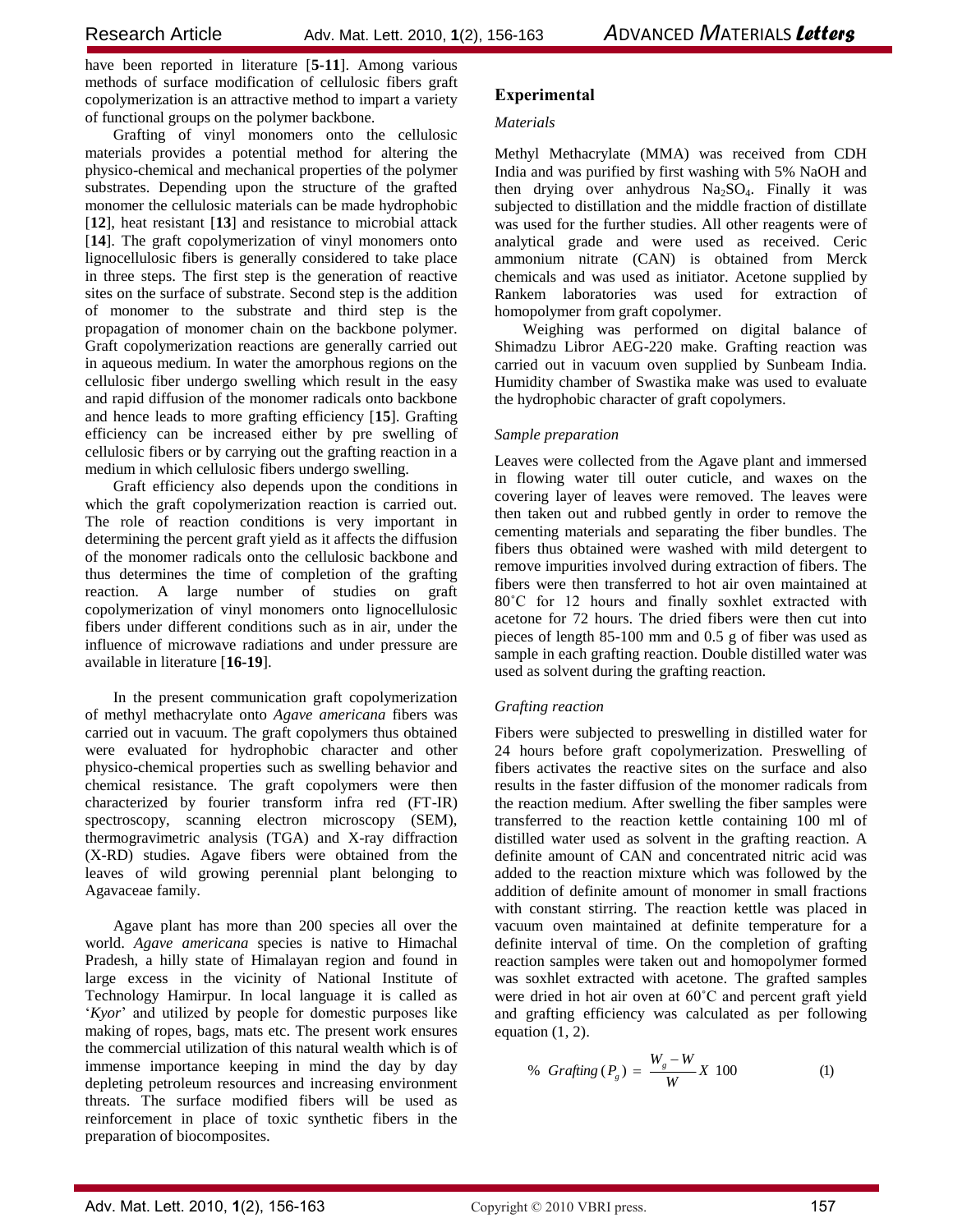% *Efficiency* 
$$
(P_e) = \frac{W_s - W}{W_m} X 100
$$
 (2)

Where, W,  $W_g$  and  $W_m$  are the weights of raw fiber, grafted fiber and monomer respectively. Various reaction parameters such as reaction time, temperature, vacuum, concentration of initiator, nitric acid and monomer were optimized to get maximum graft yield.

### *Reaction mechanism*

Grafting reaction proceeds through redox mechanism in which  $Ce(IV)$  ions are reduced to  $Ce(III)$  ions by the transfer of electron from cellulose molecule and hence free radical sites are generated on the fiber surface at which monomer radicals attack to form graft copolymers (Eq. 9). Homopolymer is also formed by combination of monomer free radicals in the reaction medium [**20**].

$$
R + Ce^{4+} \to [C] \to R^* + Ce^{3+} + H^+ \tag{3}
$$

$$
M + Ce^{4+} \to [D] \to M^* + Ce^{3+} H^+ \tag{4}
$$

$$
M^* + nM \to (M)_{n+1}^* \tag{5}
$$

$$
(M)_{n+1}^* + R \to (M)_{n+1} - H + R^* \tag{6}
$$

$$
R^* + M \longrightarrow RM^* \tag{7}
$$

$$
RM^* + nM \rightarrow R(M)_{n+1}^* \tag{8}
$$

$$
R(M)_{n+1}^* + Ce^{4+} \to R(M)_{n+1} + Ce^{3+}
$$
 (9)

( ) *Graft copolymer*

$$
(M)_{n+1}^* + Ce^{4+} \rightarrow (M)_{n+1} + Ce^{3+} \tag{10}
$$

$$
(M)_{n+1}^* + M^* \to (M)_{n+1} - M \tag{11}
$$

( ) *Homopolymer*

Where  $R = -C-CH_2OH$  of *Agave americana* fiber,  $M =$ monomer (MMA),  $C =$  fiber and ceric ion complex  $D =$ Monomer and ceric ion complex.

### *Measurements and characterization*

Fourier transform infrared (FT-IR) spectra of raw and grafted fibers were recorded on Perkin Elmer FT-IR spectrophotometer using KBr pellets. The samples were exposed to IR radiations in the range of 4000 to 500 cm<sup>-1</sup> with a resolution of  $2 \text{ cm}^{-1}$ .

TGA/DTA measurements were made on Perkin Elmer Pyris Diamond thermal analyzer in air. All the samples were subjected to a constant heating rate of 10˚C/min. Thermal studies were performed over a temperature range of 25˚C to 800˚C in the air with flow rate of 200ml/min. Signal calibrated smoothed curves were used for further analysis.

Surface topology of the graft copolymers was studied with the help of scanning electron microscopy. SEM studies were made on Leo scanning electron microscopy machine 435 VP. Before focusing electron beam on the samples they were coated with Gold suspension in order to make them conducting. The image resolution was set at 500 X.

X-ray studies were carried out on Brucker D8 Advance X- ray diffractometer, using Cu Kα (1.5418Å) radiation, Ni filter and a scintillation counter as a detector at 40 KV and 40 mA on rotation from 5˚ to 50˚ at 2θ scale.

Finely powdered samples placed in central cavity of sample holder made up of polymethyl methacrylate (PMMA) were used for X-Ray diffraction studies. Crystallinity index was measured by using wide angle Xray diffraction counts at 2θ scale close to 22˚ and 18˚. Crystallinity index measures the orientation of the cellulose crystals with respect to the fiber axis. The counter reading of peak intensity close to 22˚ and 18˚ represents the crystalline and amorphous region in cellulose respectively [**21**]. Percent Crystallinity and crystallinity index (C.I.) was calculated as per method reported [**18**].

% 
$$
C_r = \frac{I_c}{I_c + I_A} X 100
$$
 (12)

$$
C.I. = \frac{I_C - I_A}{I_C} \tag{13}
$$

# *Optimization of grafting parameters*

Various reaction parameters such as reaction time, temperature, vacuum, concentration of initiator, monomer and nitric acid upon which the graft yield depends were optimized before evaluating the hydrophobic character and other properties of the graft copolymers. When grafting reaction was carried out under optimum conditions, percent grafting of 15.2% was obtained.

#### *Grafting time*

Grafting reactions were carried out for different time intervals ranging from 30 to 150 minutes. It was observed that percent graft increased initially as reaction time increases, reached maximum at 90 minutes and then decreased again with further increase in the reaction time. The variation of percent grafting with time has been represented in **Table 1**.

As the reaction time increases, more and more monomer radicals are generated and get sufficient time to interact with fiber backbone resulting in increased percent graft yield. However after reaching the optimized value further increase in the reaction time,  $P_g$  decreases due to the reason that the lesser number of the reactive sites are available for grafting. Also viscosity of the reaction medium increases due to homopolymer formation and thus monomer radicals could not diffuse easily on to the fiber backbone. Therefore, the percent grafting decreases with increase in time after optimized value.

**Table 1.** Optimization of grafting time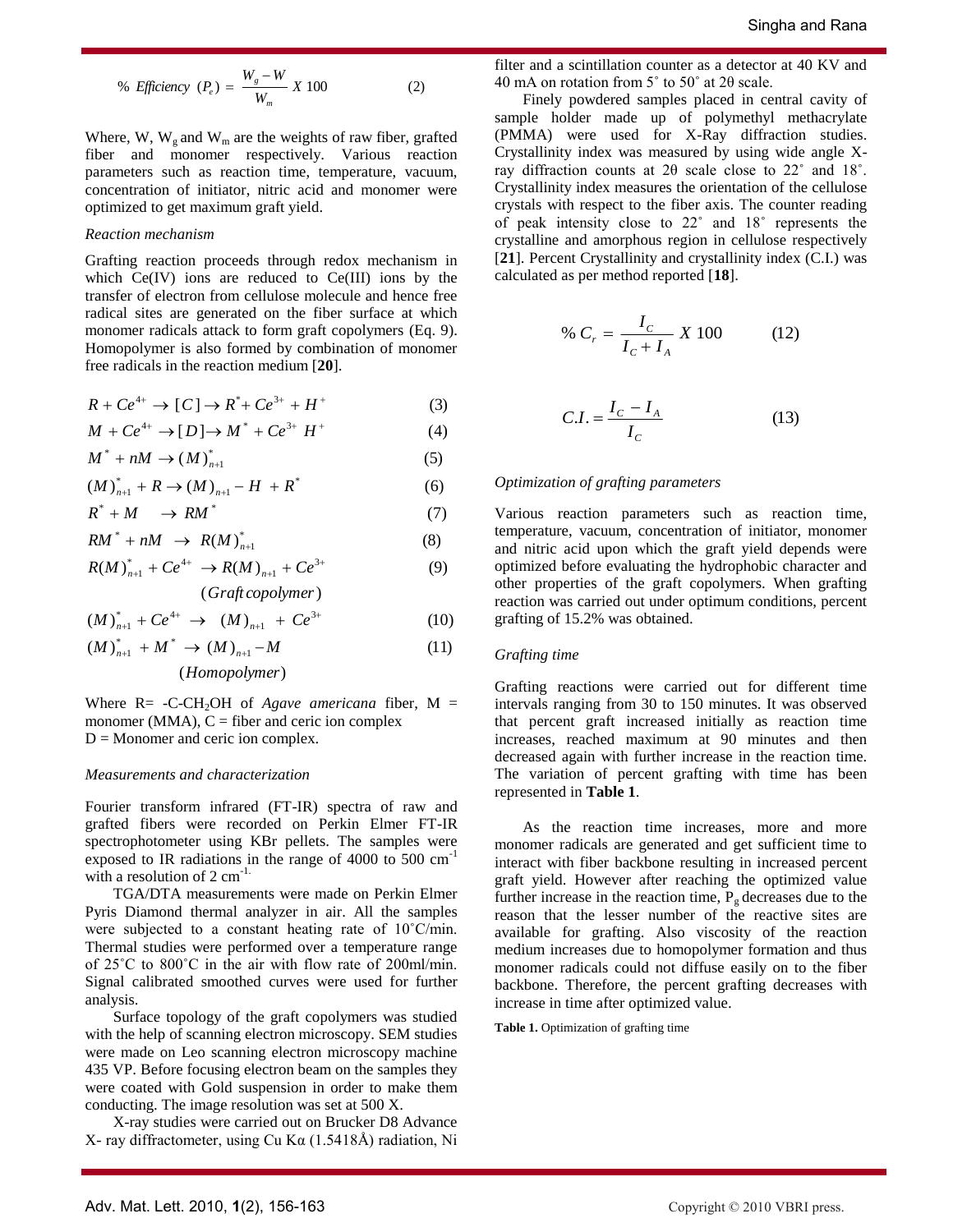Research ArticleAdv. Mat. Lett. 2010, **1**(2), 156-163 *A*DVANCED *M*ATERIALS *Letters*

| Sr. | Grafting | Percent  | Percent    |
|-----|----------|----------|------------|
| No. | Time     | Grafting | Efficiency |
|     | (Min)    | $(P_g)$  | $(P_e)$    |
| 1.  | 30       | 7.8      | 2.05       |
| 2.  | 60       | 10.0     | 2.63       |
| 3.  | 90       | 12.2     | 3.24       |
| 4.  | 120      | 11.5     | 3.05       |
| 5.  | 150      | 5.6      | 1.49       |

# *Reaction temperature*

**Table 2** gives the variation of graft yield with temperature. It is clear from the table that temperature has a considerable effect on the grafting reaction. Graft yield increases as temperature is increased. It becomes maximum at 45˚C which is optimum temperature for grafting reaction. However, graft yield decreases when we proceed beyond this temperature.

**Table 2** Optimization of reaction temperature.

| Sr. | Grafting      | Percent  | Percent    |
|-----|---------------|----------|------------|
| No. | Temp.         | Grafting | Efficiency |
|     | $(^{\circ}C)$ | $(P_g)$  | $(P_e)$    |
| 1.  | 25            | 9.8      | 2.60       |
| 2.  | 35            | 13.4     | 3.56       |
| 3.  | 45            | 15.2     | 4.03       |
| 4.  | 55            | 12.5     | 3.32       |
| 5.  | 65            | 11.3     | 2.98       |

The initial increase in the graft yield with rise in temperature could be due to increase in the kinetic energy of the molecules which resulted in the faster diffusion of greater number of monomer radicals onto fiber backbone. However further rise in temperature beyond optimum value, collisions among the radicals increase which causes hindrance in the movement of radicals towards the reactive sites on the fiber backbone.

# *Effect of vacuum*

Graft copolymerization is supposed to take place under soft conditions when carried out under vacuum. It is probably due to the reason that grafting reaction under vacuum proceeds without the influence of environmental conditions. Graft yield increases initially with increase in vacuum. It may be due to the reason that as vacuum increases chances of interaction between monomer radicals and active sites on fiber backbone increase. However after reaching the optimum value, graft yield decreases with further increase in vacuum. It may be due to the increase in the interactions among the monomer radicals at high vacuum resulting in

the formation of dead polymer. **Table 3** depicts the variation of percent graft yield with vacuum.

**Table 3** Optimization of vacuum.

| Sr. | Vacuum  | Percent  | Percent    |
|-----|---------|----------|------------|
| No. | (mm/Hg) | Grafting | Efficiency |
|     |         | $(P_g)$  | $(P_e)$    |
| 1.  | 250     | 10.6     | 2.78       |
| 2.  | 350     | 11.2     | 2.96       |
| 3.  | 450     | 12.8     | 3.42       |
| 4.  | 550     | 11.5     | 3.05       |
| 5.  | 650     | 9.7      | 2.55       |

**Table 4.** Optimization of initiator concentration.

| Sr. | $[CAN] \times 10^3$ | Percent  | Percent    |
|-----|---------------------|----------|------------|
| No. | Mol/L               | Grafting | Efficiency |
|     |                     | $(P_g)$  | $(P_e)$    |
| 1.  | 4.38                | 4.5      | 1.19       |
| 2.  | 6.58                | 8.7      | 2.29       |
| 3.  | 8.77                | 15.2     | 4.03       |
| 4.  | 10.96               | 11.4     | 2.99       |
| 5.  | 13.15               | 9.8      | 2.60       |

# *Concentration of initiator*

When the initiator concentration increases initially more and more Ce(IV) ions are produced in the reaction medium which result in the generation of greater number of reactive sites on the fiber backbone and monomer radicals in the reaction medium [Eq. 3, 4]. Hence graft yield increases with the initial rise in the initiator concentration. After reaching the optimized value when initiator concentration is further increased, free radical monomer chain is terminated due to presence of large excess of Ce(IV) ions which react with monomer radicals. **Table 4** represents the data for optimization of initiator concentration.

# *Concentration of nitric acid*

The percent grafting increases with increase in the concentration of the nitric acid. However, increasing nitric acid concentration beyond optimum value resulted in the hydrolysis of the fiber backbone and also in the degradation of the monomer radical. Hence, percent grafting decreases with further increase in the concentration of nitric acid. Optimization of nitric acid concentration has been shown in **Table 5**.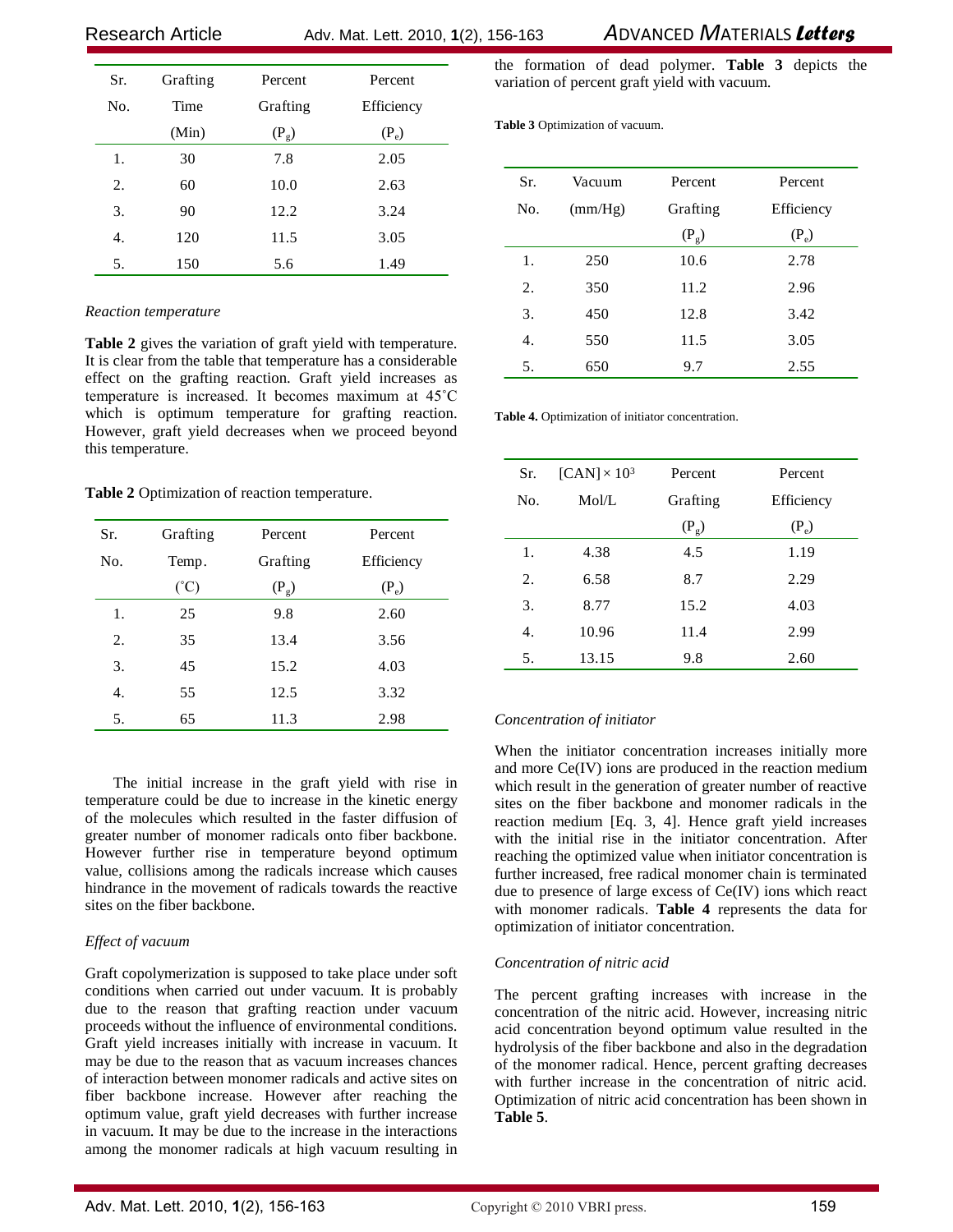**Table 5.** Optimization of nitric acid concentration.

| Sr. | $[HNO3] \times 10$ | Percent                | Percent |
|-----|--------------------|------------------------|---------|
| No. | Mol/L              | Grafting<br>Efficiency |         |
|     |                    | $(P_g)$                | $(P_e)$ |
| 1.  | 0.69               | 7.9                    | 2.09    |
| 2.  | 1.38               | 10.5                   | 2.78    |
| 3.  | 2.07               | 11.6                   | 3.08    |
| 4.  | 2.77               | 15.2                   | 4.03    |
| 5.  | 3.46               | 9.0                    | 2.39    |

**Table 6.** Optimization of monomer concentration.

| Sr. | [MMA] $\times$ 10 | Percent  | Percent    |
|-----|-------------------|----------|------------|
| No. | Mol/L             | Grafting | Efficiency |
|     |                   | $(P_g)$  | $(P_e)$    |
| 1.  | 0.45              | 7.8      | 2.06       |
| 2.  | 0.91              | 10.8     | 2.87       |
| 3.  | 1.36              | 11.9     | 3.14       |
| 4.  | 1.81              | 15.2     | 4.03       |
| 5.  | 2.26              | 10.5     | 2.78       |
|     |                   |          |            |

### *Monomer concentration*

Increase in the concentration of monomer results in increase in the graft yield up to certain value known as optimum value. Further increase in the monomer concentration results in the decreased graft yield (**Table 6**). This behavior is because of the reason that as we increase concentration of monomer more and more monomer radicals are available in the reaction mixture to participate in the grafting reaction hence graft yield increases. However, increasing the monomer concentration beyond optimum value leads to the formation of homopolymer which predominates over the graft copolymerization.

# *Study of hydrophobicity of grafted fibers*

Hydrophobic character of grafted fibers was evaluated in terms of percent swelling in different polar and nonpolar solvents and percent moisture absorbance under different humidity levels.

# *Swelling behavior*

A definite weight of sample was immersed in a solvent for 24 hours and after taking out the sample, excess of solvent was removed .The final weight of the sample was noted down and percent swelling was calculated as per method

reported [**18**]. The swelling studies were performed in water, ethanol, DMF and CCl<sub>4</sub>.

### *Moisture absorbance behavior*

Before subjecting to different humidity conditions each sample was made moisture free by placing in hot air oven at 60˚C for 12 hours. Moisture absorbance behavior was studied under different humidity levels ranging from 40% to 95%. A sample of known weight was placed in the humidity chamber maintained at a definite humidity level for 2 hours. The sample was then taken out and final weight was noted down immediately. Percent moisture absorbance was calculated as per method reported [**18**].

# *Evaluation of chemical resistance*

Chemical resistance of graft copolymers was studied as a function of percent weight loss by immersing the known weight of grafted sample in the solutions of HCl and NaOH of different normalities ranging from 0.5N to 2.0N for 24 hours. The sample was taken out and dried to constant weight in hot air oven. The final weight of the sample was noted down and percent weight loss was calculated as per method reported earlier [**18**].

# **Results and discussion**

# *Evidence of Graft Copolymerization*

SEM: Scanning electron microscopy gives the morphological evidence of the graft copolymerization. From SEM images it was observed that grafting leads to the change in the surface topology of the fiber. The surface of the fiber becomes rough due to the attachment of the polymer chains over it. **Fig. 1** and **2** represent the scanning electron micrographs of raw and grafted fibers respectively which were recorded at a magnification of 500 X.

FT-IR: FT-IR spectrum of raw *Agave americana.* fiber showed a broad peak at  $603 \text{ cm}^{-1}$  (due to out of plane  $-\text{OH}$ ) bending), 898 cm<sup>-1</sup> (due to  $\beta$ -glycosidic linkage), 1257.9  $cm<sup>-1</sup>$  (due to -C-O-C and -C=O stretching in xylan side substituent and lignin aromatic C=O stretching), milder peaks at 1381.2-1432.0 cm<sup>-1</sup> (due to -CH, -CH<sub>2</sub> and -CH<sub>3</sub> bending), 1505.8 cm<sup>-1</sup> (lignin aromatic ring vibration and stretching),  $1652.7$  cm<sup>-1</sup> (due to H-O-H bending of absorbed water and for lignin C-H deformation), 2138.7 cm<sup>-1</sup> (due to O-H stretching of absorbed moisture), 2368.5  $cm^{-1}$ (due to C-H stretching in polysaccharide chains),2918.1cm-1 (for C-H stretching vibration of aliphatic methylene groups) and  $3397.1$  cm<sup>-1</sup> (due to bonded -OH group). However in case of Agave-g-Poly (MMA) an additional peak at 1735.3 cm<sup>-1</sup> was observed, which is peculiar to the carbonyl group  $(\geq C=0)$  of ester stretching vibrations. The above results suggest that MMA has been grafted onto the agave fiber through covalent linkages. The FT-IR spectra of raw and grafted fibers have been given in **Fig. 3**.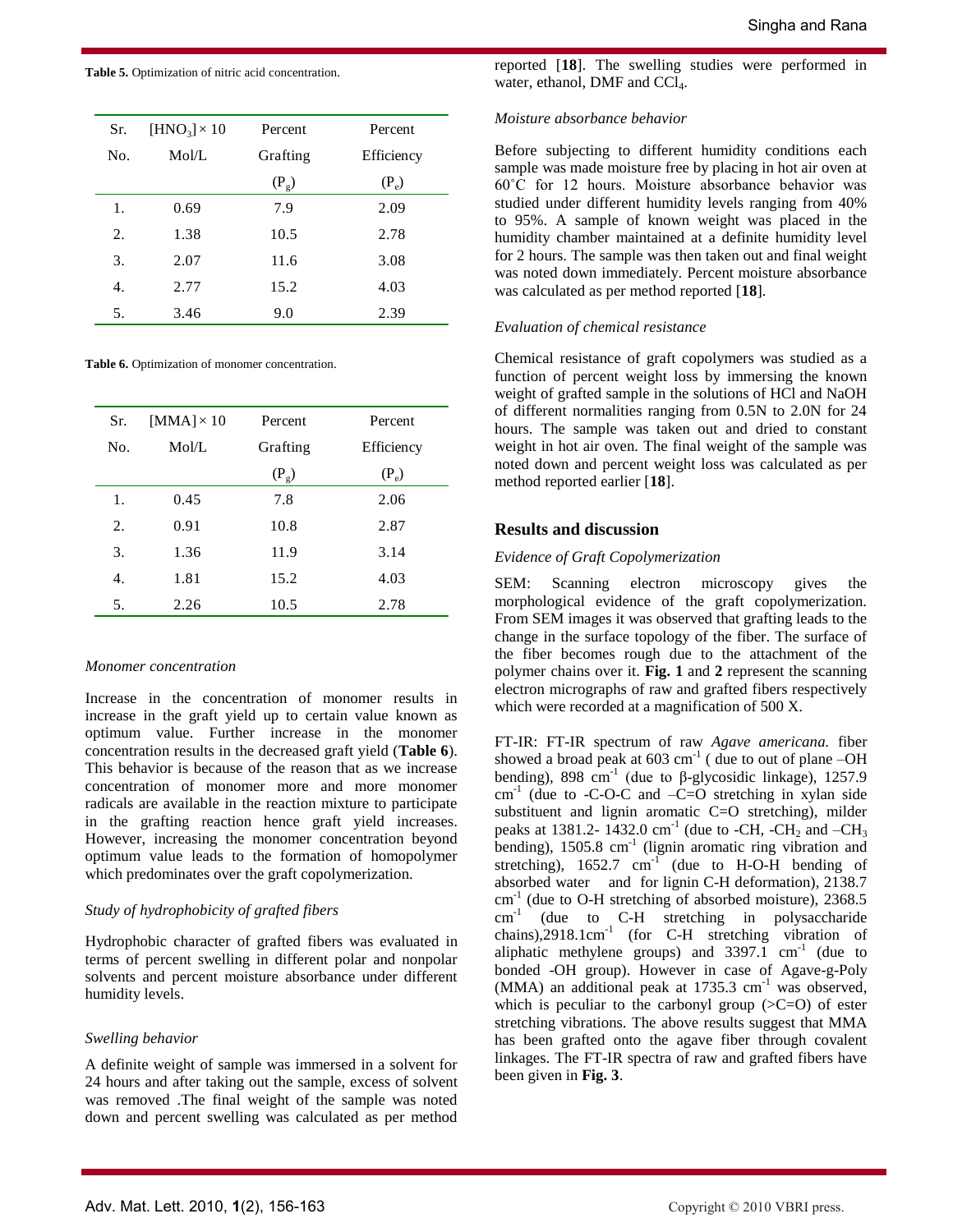

**Fig. 1**. SEM of raw fiber.



**Fig. 2.** SEM of grafted fiber.

XRD: **Fig. 4** represents the diffractogarms of raw and grafted fibers. It is evident from the figure that raw fiber gave peaks at 22.03˚ and 14.22˚ with relative intensities of 97.6 and 46.1 respectively. Also grafted fiber gave peaks at 22.25˚ and 17.54˚ with relative intensities of 100 and 45.7 respectively. **Table 7** represents the crystallinity index and percent crystallinity of raw and grafted fibers. It is clear from the table that there was no appreciable change in the crystallinity of the fiber upon grafting under vacuum. It may be explained by the fact that the grafting process mainly occurs in the amorphous regions of the fibers without any remarkable disturbance in the crystal lattice [**22**].

Thermal analysis: The effect of grafting of methyl methacrylate on the thermal stability of Agave fibers was studied with the help of thermogravimetric technique. **Fig. 5** and **6** represent TGA/DTA curves for raw and grafted fibers respectively. The results reveal increase in thermal stability of the fiber upon grafting.



**Fig. 3.** FT-IR spectra of raw and grafted fiber.



**Fig. 4.** X-RD of raw and grafted fiber.

**Table 7.** % Crystallinity and crystallinity Index (C.I.) on raw and grafted fibers.

| Sample  | $I_{C,22,03}$           | $I_{A}$ 14 22°       | % $Cr$ | C.I.  |
|---------|-------------------------|----------------------|--------|-------|
| Raw     |                         |                      |        |       |
| fiber   | 97.6                    | 46.1                 | 67.92  | 0.53  |
|         | $I_{C, 22, 25^{\circ}}$ | I <sub>A 17 54</sub> | $%$ Cr | C.I.  |
| Grafted |                         |                      |        |       |
| fiber   | 100                     | 45.7                 | 68.6   | () 54 |

The initial and final decomposition temperatures of raw fiber were 240<sup>o</sup>C and 432<sup>o</sup>C respectively. Raw fiber exhibited two stage decomposition, with the maximum weight loss between  $240^{\circ}$ C - 346<sup>o</sup>C (50.6 %) and 346<sup>o</sup>C -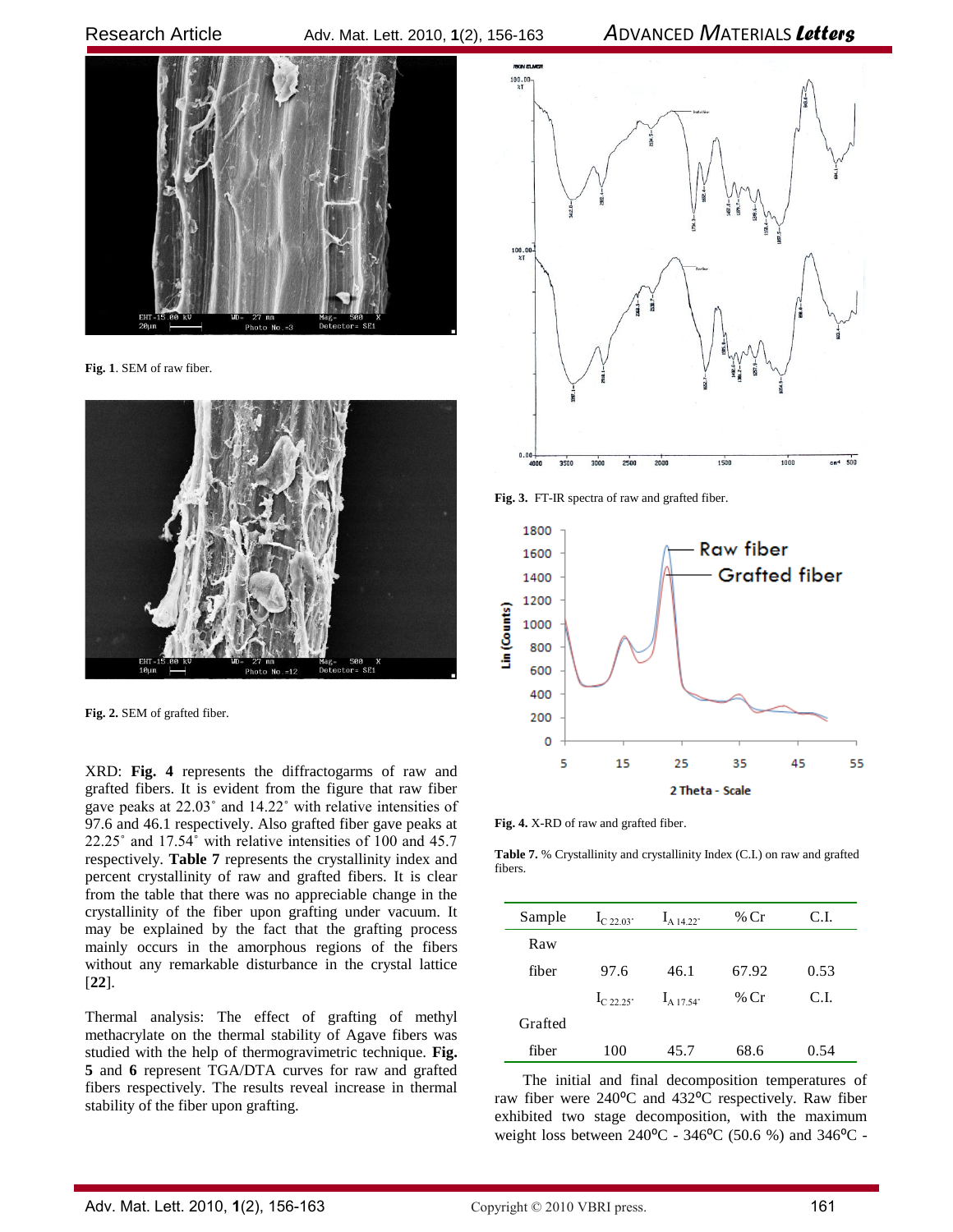432 $^{\circ}$ C (32.3 %). The first stage of decomposition may be due to cellulosic decomposition and the second stage may be due to the degradation of lignin and oxidation of char.

The initial and final decomposition temperatures of grafted fiber are 270°C and 477°C respectively. In case of grafted fibers the first stage decomposition takes place at  $270^{\circ}$ C to 352⁰C with weight loss of 78.4 %. It can be attributed to the breakdown of hemicellulose and glycosidic linkages of cellulose whereas the second stage of decomposition occurred between 352<sup>o</sup>C to 477<sup>o</sup>C with weight loss of 21.3 %. This may be related to the degradation of grafted poly (MMA) chains onto the fiber surface. TGA results are also well supported by DTA.



**Fig. 5** Thermogram of raw fiber.



**Fig. 6.** Thermogram of grafted fiber.

### *Hydrophobic character of graft copolymers*

The swelling studies were performed on raw fibers as well as samples of grafted fiber having different percent graft yields. The results of swelling studies have been shown in **Table 8**. It is evident from the table that raw fiber shows maximum swelling in water. As percent graft yield increases % swelling of grafted fiber in water decreases and reaches to 29.4% at percent graft yield of 15.2%.

Moreover raw fiber has  $15.8\%$  swelling in CCl<sub>4</sub>. With the increase in graft yield percent swelling in  $CCl<sub>4</sub>$  also increased and reaches to 85% at graft yield of 15.2%.

Moisture absorbance studies were performed in the humidity chamber under humidity levels ranging between 40% to 95%. The results of humidity studies have been shown in **Table 9**. At a particular humidity level % mab was maximum for raw fiber and it decreases with increase in the percent graft yield. At 95% humidity raw fiber absorbed 42% moisture whereas grafted fiber having 15.2% graft yield absorbed only 16.3% moisture.

**Table 8.** Swelling studies in different solvents.

| Sr. |          |       | % Swelling |      |                  |
|-----|----------|-------|------------|------|------------------|
| No. | Pg       | Water | Ethanol    | DMF  | CCl <sub>4</sub> |
| 1.  | $\Omega$ | 93    | 41.5       | 38.4 | 15.8             |
| 2.  | 4.5      | 65    | 33.4       | 39.3 | 47.4             |
| 3.  | 8.7      | 56    | 26.7       | 52.2 | 58.7             |
| 4.  | 11.6     | 37.5  | 20.3       | 63.4 | 76               |
| 5.  | 15.2     | 29.4  | 16.8       | 66.3 | 85               |

-7.00 **Table 9.** Moisture absorbance studies.

| Sr. |          | % Moisture absorbance at different humidity |     |      |      |
|-----|----------|---------------------------------------------|-----|------|------|
| No. | Pg       | levels                                      |     |      |      |
|     |          | 40%                                         | 60% | 80%  | 95%  |
| 1.  | $\theta$ | 5.9                                         | 8.8 | 19.6 | 42   |
| 2.  | 5.6      | 4.7                                         | 6.2 | 12.8 | 27.8 |
| 3.  | 9.8      | 2.4                                         | 5.3 | 11.8 | 24.0 |
| 4.  | 11.6     | 1.8                                         | 4.9 | 9.7  | 20.2 |
| 5.  | 15.2     | 1.2                                         | 3.3 | 6.9  | 16.3 |

From the above discussion it is clear that grafting results in decrease in the hydrophilic character of lignocellulosic fibers. However there is enhancement of the hydrophobic character of these fibers as a result of grafting of methyl methacrylate. Also the hydrophobic character increases with increase in the percent graft yield. The above behavior of grafted fiber may be due to the fact that hydrophobic poly (MMA) chains are incorporated on the surface of lignocellulosic fibers as a result of graft copolymerization. Therefore affinity of grafted fibers towards –OH group of water and other polar groups decreases which leads to the decrease in the hydrophilic character.

On the other hand these hydrophobic poly (MMA) chains are more solvolysed by non polar solvents such as  $DMF$  and  $CCl<sub>4</sub>$ .

### *Chemical resistance studies*

Resistance to Hydrochloric Acid (HCl): **Table 10** represents the acid resistance studies in terms of weight loss